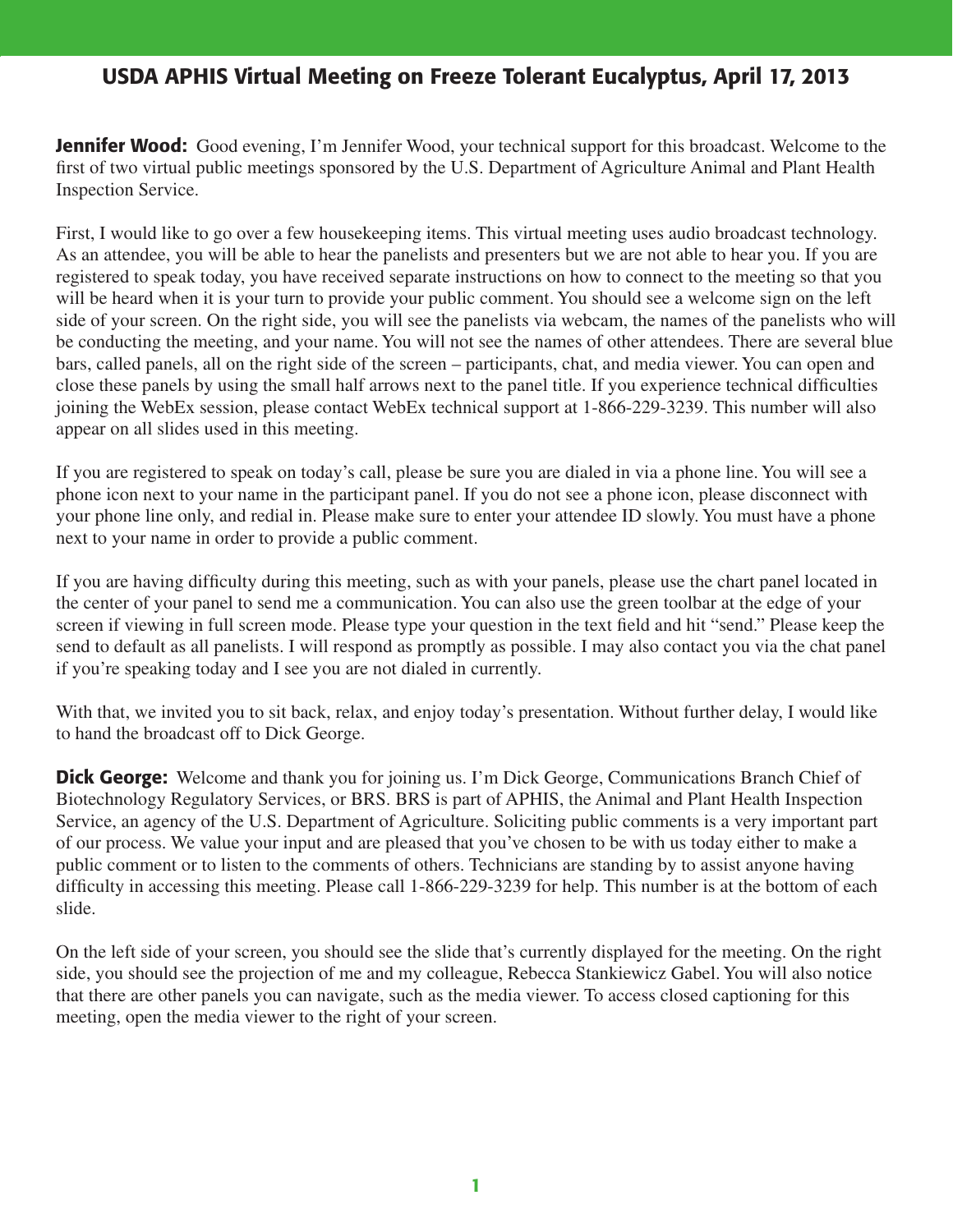The purpose of this meeting is to solicit your comments on a notice of intent to do an environmental impact statement – or EIS – for a line of eucalyptus that has been genetically engineered to be tolerant of freezing temperatures. For more information on this eucalyptus, go to www.APHISVirtualMeeting.com. This site contains background information and also links to other documents and websites. In the past, we've traveled around the country to conduct meetings where interested parties can make public comments on our regulatory actions. Today, for the first time, we're holding an online virtual public meeting to allow more people the opportunity to comment.

Joining me is Dr. Rebecca Stankiewicz Gabel, my colleague at BRS. Rebecca is the supervisor of our Biotechnology Environmental Analysis branch.

Dr. Rebecca Stankiewicz Gabel: Before we start taking comments from our online audience, we'd like to go over some of the specifics for the virtual meeting. We will be taking only spoken comments today. If you'd prefer to make a written comment, you can do so by going to Regulations.gov. Enter the word "eucalyptus" in the search box. This will take you to a link for the freeze-tolerant eucalyptus comment site. The public comment period ends on April 29, 2013. You can go to Regulations.gov any time between now and the 29th and leave a written comment, which will become part of the public record. Or you can make a spoken comment here tonight at this meeting, which will go until 9:00 p.m. Eastern. Those of you wishing to speak will be recognized in the order in which you were registered. Today we are here to receive your input, not to answer questions about eucalyptus. For background information, please go to www.APHISVirtualMeeting.com. If you haven't already registered to speak and wish to do so, please click on the raised hand icon. This will indicate that you wish to speak and you will be placed in a queue. You will be provided with instructions on how to proceed via the chat feature.

The statements received during the public comment period, whether spoken today or submitted in writing to Regulations.gov, will be considered in the development of the draft EIS for freeze-tolerant eucalyptus. After we have published the draft EIS, we will solicit and receive comments on it. Those comments will be considered in the development of a final EIS. After the final EIS is published, there will be a decision on the regulatory status of freeze-tolerant eucalyptus.

We welcome your comments today because they will help us to determine what issues to consider as we prepare our draft Environmental Impact Statement.

**Dick George:** You should see a list of commenters in the order in which they will speak on your screen, so you will know when your turn is approaching. We ask that you keep your comments to three minutes or less. A recording of this meeting will be available within forty-eight hours on our site, www.APHISVirtualMeeting.com, and written transcripts will be available there within a few weeks.

At the conclusion of the virtual meeting, a survey will appear on the screen. Please complete it before you log off. Your feedback is very important to us. If you would like to be seen, as well as heard today, please turn on your webcam when it's your turn to speak and click on the camera icon next to your name on the screen. If you're experiencing technical difficulties, again, the number to call, the WebEx Technical Support team, is 1-866-229-3239. As a reminder, we're here to receive your comments only, not to answer questions on eucalyptus or to discuss or debate biotechnology.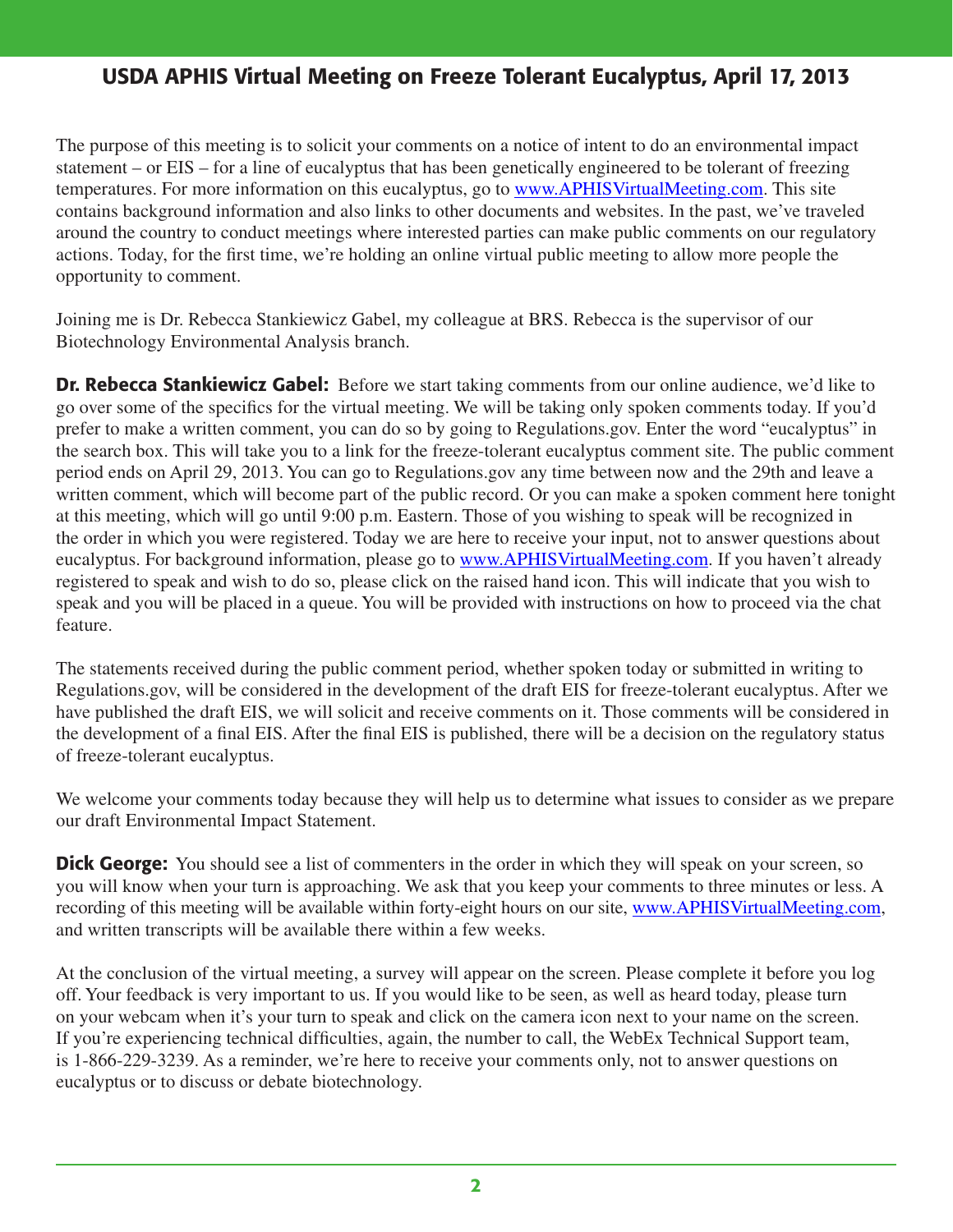At that, we will hear from our first commenter, who is Nancy Beecham. It may take a moment to unmute her phone so that she can speak so please bear with us just for a second. Okay, Nancy, are you there? No. In that case, we'll move ahead to our second commenter, who is William Bennington. Can we unmute his phone, please?

### William Bennington: Hello.

Dick George: Yes, hello, William.

### William Bennington: Yes.

**Dick George:** Yes, please go ahead with your comment.

**William Bennington:** Alright, I'll try to keep it under two minutes. It would've been good to know about that ahead of time. So my name's Will Bennington. I'm a small-scale farmer in Vermont and I have a background in forest ecology, ecological forest management. And I'm on the call today to bring up two important issues pertaining to ArborGen's petition to deregulate its freeze-tolerant GE eucalyptus.

First, I think it's a problem of widespread non-native invasive plants in this country and across the world is a serious issue that I've dealt with in my work. I think there are far too many cases of unintentional introduction of non-invasive species that has led to widespread invasion, oftentimes resulting in ecosystem level impacts. And a lot of times, these different plants and animals that are introduced are introduced under the assumption that there will be no impact and that they will not become invasive. But the reality of it is the science really can't ever dictate whether or not it's going to happen, especially when we're talking about trees, which have a much longer lifecycle than many other plants and can persist in ecosystems for a very long time.

The only way that APHIS and the USDA can do its job to serve the public and ensure the highest level of protection against highly invasive species like GE eucalyptus and to protect our forest resources is by outright banning their release. And unfortunately, the agency failed to protect the public interest several years ago when they allowed ArborGen to release several field trials of GE eucalyptus in the U.S. South. So I'm here to demand that the USDA correct their past mistakes and stop this pending ecological disaster before it's too late. And absolutely consider to be the utmost importance the fact that there is no way to tell that eucalyptus will not be invasive and that it is more likely than not that genetically engineered eucalyptus will become highly invasive.

I'm also concerned about this issue because GE eucalyptus has been likened to flammable kudzu. It's invasive and it's highly flammable. And planting vast plantations of eucalyptus in the U.S. South, which is a droughtstricken region that's very prone to wildfires, is only going to increase the risk of catastrophic wildfires, which are going to become an increasing problem as we face the impact of global warming over the coming decade.

So basically, we're looking at a highly invasive, non-native plant that is incredibly flammable, like an explosive firecracker in a drought-stricken region. So it's just about the worst combination of factors you could imagine.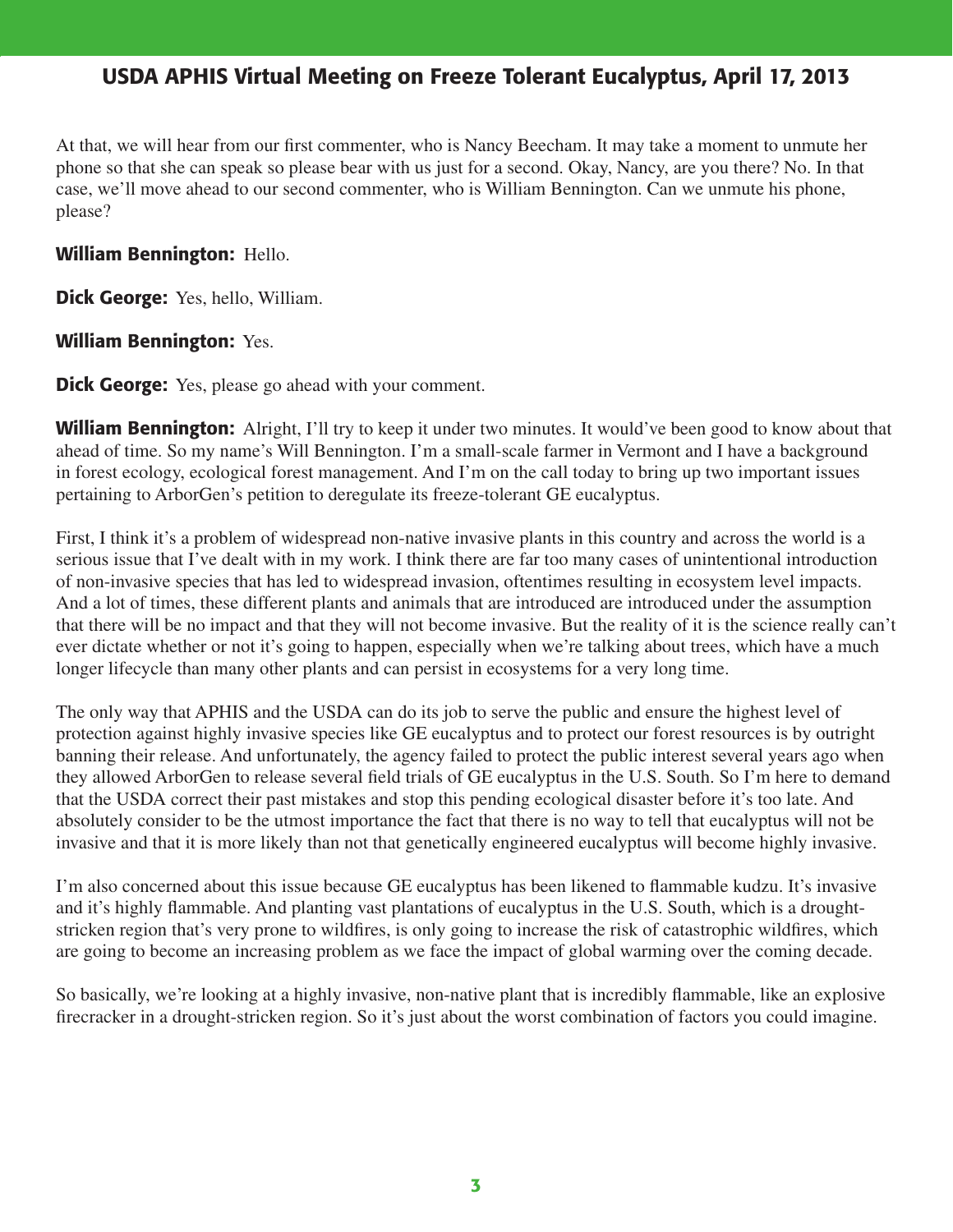And then, one final thing that I want to bring up is this, what many people call a revolving door between ArborGen and biotech giant, Monsanto. ArborGen was initially envisioned in 1999 by Fletcher Challenge Forests, International Paper, Westvaco, and biotech giant, Monsanto. Before beginning the sixty-milliondollar venture that was actually ArborGen, Monsanto backed out. However, several CEOs and other upper level management of ArborGen have come from Monsanto and ArborGen frequently cites itself as the next Monsanto and the Monsanto of the forest industry. And if what Monsanto has done to the agricultural section in the United States and across the world is any example of what ArborGen is planning to do to the forest product industry, that is a serious problem. Monsanto and their products have caused massive ecological degradation, the destruction of local agricultural systems, and the increased use of pesticides and herbicides, the privatization of genetic matter in seeds, mounting economic problems for farmers. And it's abundantly clear that this is the direction ArborGen is intending to go.

So as countries across the world are banning Monsanto's products and banning Monsanto from doing business in the country, I think it's about time that the United States follows suit. And we have a real opportunity to do that with ArborGen by saying no to their GE products today so that they cannot pursue the kind of model of economic domination and ecological destruction that Monsanto has pursued throughout the world.

And I'm sure I've gone well over three minutes, so I'll just wrap up by saying that I demand the USDA and APHIS deny ArborGen's petition to deregulate cold-tolerant genetically engineered eucalyptus, and I hope that you will consider all the concerns I brought up while preparing the environmental impact statement. Thank you.

**Dick George:** Thank you so much for your comment. Our next speaker is Orin Langelle. Please forgive me if I have butchered your name. Please go ahead.

**Orin Langelle:** Yes, hello, can you hear me?

Dick George: Yes, thank you.

**Orin Langelle:** Okay, yeah, you didn't butcher me. Actually, you said it in the correct way. The international pronunciation is Lon-gell. Anyway, I've worked on the study of genetically engineered trees, and written on them, since 1999. And I'm going to start out with a harsh paragraph here. "If ArborGen is allowed to sell genetically-engineered eucalyptus in the Southeastern United States, it will be potentially a criminal action that should lead to the prosecution and incarceration of ArborGen's board of directors and its parents companies of IP, – that's International Paper – MeadWestvaco, and Rubicon, Ltd. They are knowingly allowing health risks to the human and non-human inhabitants of the region, furthering global warming and decreasing the ecological sustainability of that region.

The USDA should pay attention to that scenario, in case they are not listening to all the arguments against genetically engineered trees. Traditionally, eucalyptus trees are extremely flammable and invasive. They require extreme amounts of water to grow. The U.S. South is suffering from a major drought. As Mr. Bennington stated, if they're allowed, they'll become the flammable kudzu of the South."

And now, we're going to get into some stuff by the United States Environmental Protection Agency, who stated that, "The average annual temperatures in the region are projected to increase by four to nine degrees by 2080.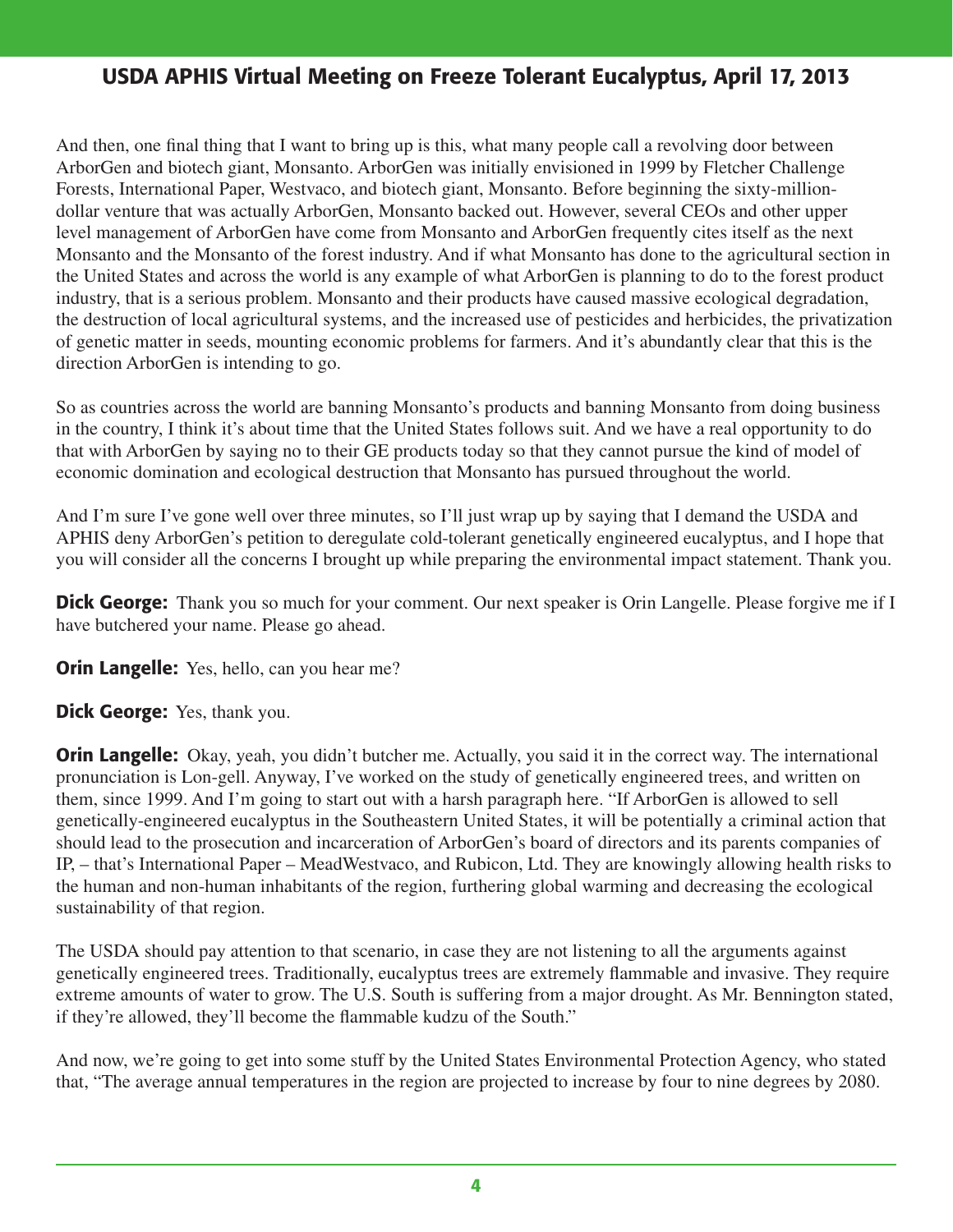Higher temperatures, longer periods between rainfall events, and greater demand for water will likely strain water resources in the Southeast. Incidents of extreme weather, increased temperatures, and flooding will likely impact human health. Higher temperatures will likely affect the growth and productivity of crops and forests in the region.

The EPA continues on the impact on water resources, stating, "Water resources scarcity can affect many sectors of the Southeast economy, as well as the region's natural ecosystems. Periodic droughts, overconsumption of water resources, and other factors can create water shortages. Managing water resources will likely become more challenging with projected climate changes and anticipated population and economic growth; higher temperatures increase in that duration and water loss from plants. Projected increases in temperature will likely increase the frequency, duration, and intensity of droughts in the area. Projected changes in the surface water runoff to the coast and groundwater recharge will likely allow saltwater to intrude and mix with shallow aquifers in sub-coastal areas in the Southeast, particularly in Florida and Louisiana. If the region increases groundwater pumping to offset water shortfalls, then aquifers will be further depleted. In the long term, the depletion of groundwater supply would place additional strain on surface water resources. Growth and demand will also likely strain water resources.

The Southeast region is attracting a great deal of people, investment, and industry. The population of Florida has more than doubled during the past thirty years. Growth rates in most other Southeastern states are forty-five to seventy-five percent over the same period. Decreased water availability will challenge future growth and the quality of lives of residents in the region."

Now, from another radical organization here, the National Wildlife Federation, whose report will, I'm going to quote the global warming and drought stage that… "The Southeast drought, as historic records show, that regular droughts are more typical through the Southeast. Global warming suggests that more is yet to come. Continued climate changes will potentially cause both more extremely dry periods and more heavy rainfall events. And sea level rise could contaminate critical underground freshwater reserves. The Southeast should take the following actions to plan for increasing variability in water supply, improved water use, efficiency, and conservation. Take global warming into account when choosing water management strategies to meet multiple demand. Maintain and restore a natural forest and wetland systems that store floodwaters and provide efficient water storage..."

**Dick George:** I have to ask you to please complete your thought and wrap it up, please.

**Orin Langelle:** Okay, I will. "...a rapidly expanding population, irrigation, and power generation have increased water demand. In the states in the National Wildlife Federation for some of the states slated for GE trees, it would be increased water (inaudible) from 1950 to (inaudible). Florida, one hundred and ninety-six percent. Alabama, a hundred and ninety-six percent. Mississippi, two hundred and twenty-three percent. Florida, two hundred and fifty-nine percent. And ArborGen's home base, South Carolina, a whopping nine hundred and forty-seven percent. And I have not even gotten into Florida's water aquifer, which is polluted and it probably will be, it's going to be a major health and economic hazard for the entire Southeastern region, especially the citizens of Florida. Thank you.

**Dr. Rebecca Stankiewicz Gabel:** Thank you for your comments. The next caller on the phone is Anne Peterman.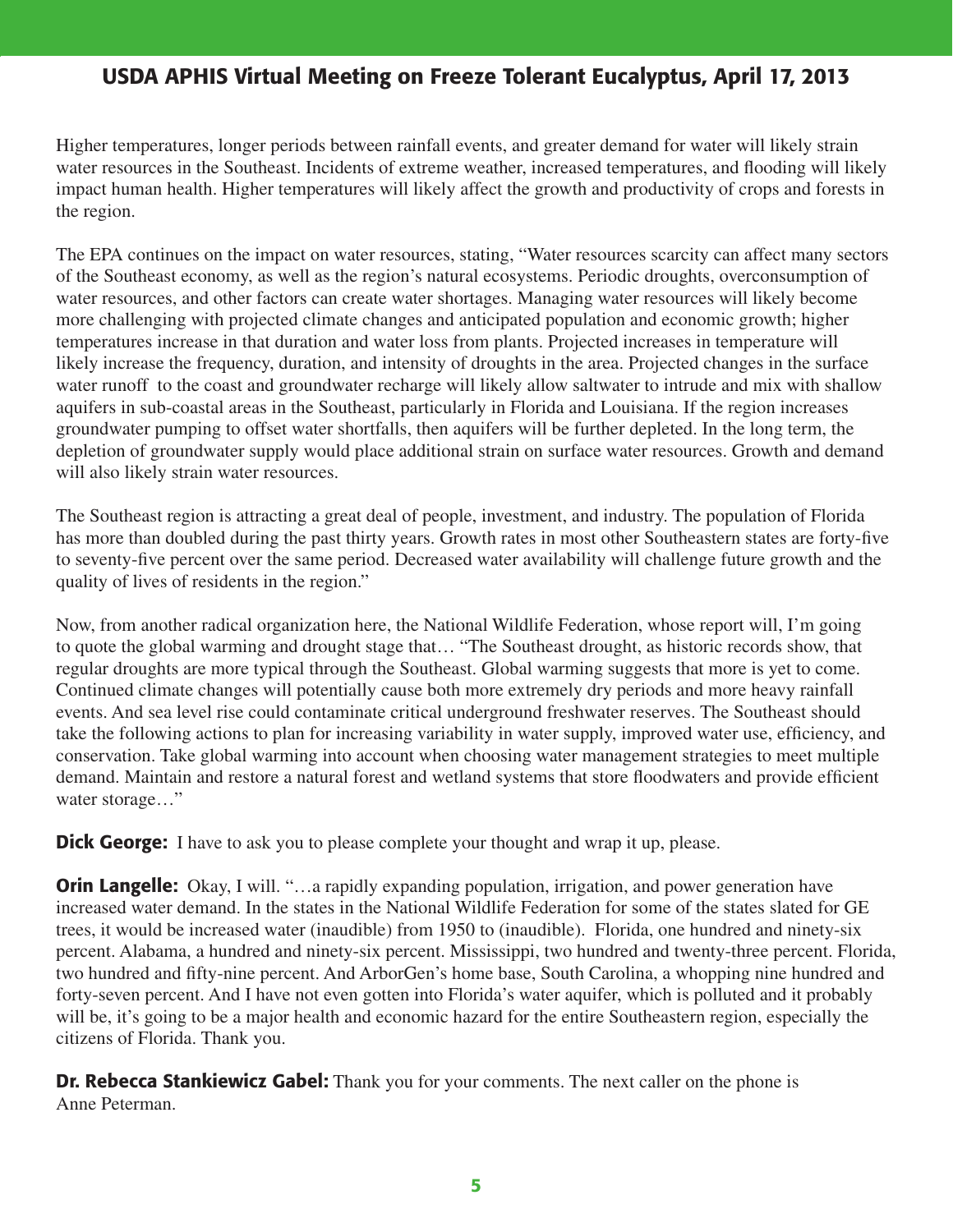Anne Peterman: Hello, can you hear me?

**Dick George:** Yes, we can.

**Dr. Rebecca Stankiewicz Gabel: Yes, we can.** 

Dick George: Please go ahead.

**Anne Peterman:** Okay, great. I guess I jumped the queue. I just wanted to add onto what has been reported already, that another concern that I have regarding genetically engineered eucalyptus trees – and I am, incidentally, the International Coordinator of the Stop Genetically Engineered Trees Campaign and have been working on this issue since 1999. I have spoken at United Nations meetings, including the Convention of Biological Diversity, the UN Forum on Forests, and the UN Climate Convention all over the world. One of the things that I'm additionally concerned about with regard to genetically engineered eucalyptus approval is that it would set a dangerous precedent that could enable the approval of GE poplar pine and other native species native to this continent. And the release of these genetically engineered versions of native species would lead to the inevitable and irreversible genetic contamination of native forests throughout the continent. It was for this reason, and many others, that we have been campaigning to stop the release of genetically engineered trees.

In 2008, we traveled to Bonn, Germany for the Conference of the Parties of the US Convention on Biological Diversity where we had the unanimous agreement of all of the NGOs that were there, all of the indigenous people's organizations that were there, the entire African delegation, and many countries in Latin America who agreed that the release of genetically engineered trees should be totally suspended. And they weren't just talking about commercial release, they were talking about test plots, as well. In fact, the decision that the entire conference made was that the conference of the parties recognizing the uncertainties related to potential environmental and socioeconomic impact, including long-term and transplantation-boundary impacts of genetically engineered trees on global forests, biological diversity, as well as all the livelihoods of indigenous and local communities and given the absence of reliable data and the capacity of some countries to undertake risk assessments and to evaluate those potential impacts, recommends parties to take a precautionary approach when addressing the issue of genetically modified trees.

The reason why this is so important is because these freeze-tolerant eucalyptus are not just being grown for release in the United States but they would be released all over the world. And eucalyptus plantations are already a disaster in countries like Brazil and Chile and South Africa, and many other places where they're being grown. And if they are developed to be freeze-tolerant, they will be able to spread further north, further south, higher in elevation, and spread the disaster of eucalyptus plantations to new locations that are yet untouched by them.

So this is not just about the United States. This is about what these trees could do all over the world where they would be released, endangering communities, endangering forest ecosystems, biodiversity, and so on.

So I wanted to just point out the international implications of this decision and how the US Convention on Biological Diversity recommends a precautionary approach, which means proving they're safe before they're released which clearly cannot happen with a tree as invasive and dangerous as eucalyptus. So that's good for me.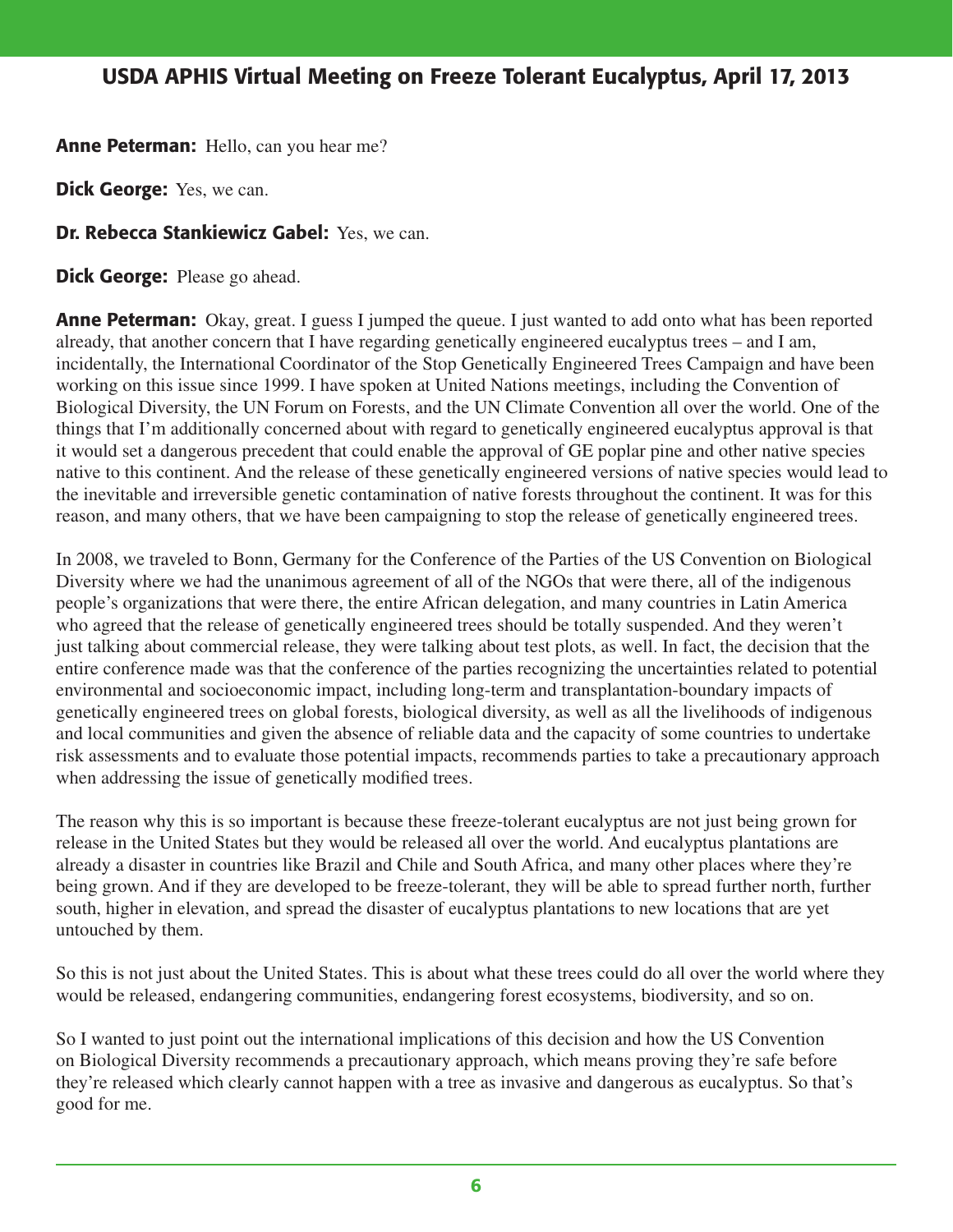### **Dr. Rebecca Stankiewicz Gabel:** Thank you very much for your comments.

**Dick George:** Our next commenter is Lillian Kui. Excuse me I've mispronounced your name. Are you there?

Lillian Kui: Hi, hello?

**Dick George:** Yes, hi. Please go ahead.

**Lillian Kui:** Okay, it's Lillian Kui, but no problem. It's not something you come across every day.

Basically, like the previous speakers before me, I'm just not even sure why genetically engineered trees are even being considered to be planted amongst natural trees, natural ecology. I mean, if USDA wants to find a coldhardy plant, there are plenty of other natural trees that are not genetically modified or genetically engineered. We do not know the potential harm that these genetically engineered trees will potentially wreak havoc on the ecosystem of not just the United States, but around the world, like previous speakers just spoke of.

There are so many things we do not know of that can endanger hundreds of different kinds of species, wildlife, not excluding us ourselves. You know, in ecology, everything is connected. If you introduce an invasive species, everything else is going to be affected. It won't be just insects or birds or any other species that we might not think will affect us because we live in cities or whatever the idea may be. You know, genetically engineering anything should not be considered something that… I can't even get the words. Because it's so absurd for me to even consider something like this. I just want the USDA to really, really consider not approving this at all. I think it will have very, very, very dangerous effects – very, very, probably irreparable ramification if this species is released. Please consider the dangers that you are potentially putting everyone in – not just in these small forests or whatever states. It's going to affect everyone. Please, please reconsider. Thank you.

### Dr. Rebecca Stankiewicz Gabel: Thank you for your comment.

**Dick George:** Thank you, Lillian. I'm looking for the next commenter and it doesn't look like we have another commenter ready to speak at the moment. If Nancy Beecham is there or ready, we can hear from her, and we have a couple others. So what we'll do is we'll take a pause. I will remind folks that if you're listening in on this call and you've changed your mind and would like to make a comment, you could still do so. Click on the raised-hand icon and you will receive instructions via the chat feature of what you need to do to call in and to make a comment. We welcome your comments and hope that if you do have something to say that you would call.

So until we have another person who's lined up and ready to make a comment, we're just going to take a pause. We do intend to stay here until 9:00, as advertised, so if people come onto the call late or if they're on the call and they change their mind and would like to make a comment, we're here to receive that comment. So until we have another person lined up and ready to make a comment – we're getting some notes here from our producer that there's nobody set at the moment to do so – we're going to take a pause until someone does. And again, if anybody who's listening in cares to make a comment, please use the raised-hand icon if you haven't signed up to make a comment already, and we'll be happy to receive your comment. Thanks.

### Dr. Rebecca Stankiewicz Gabel: Thank you.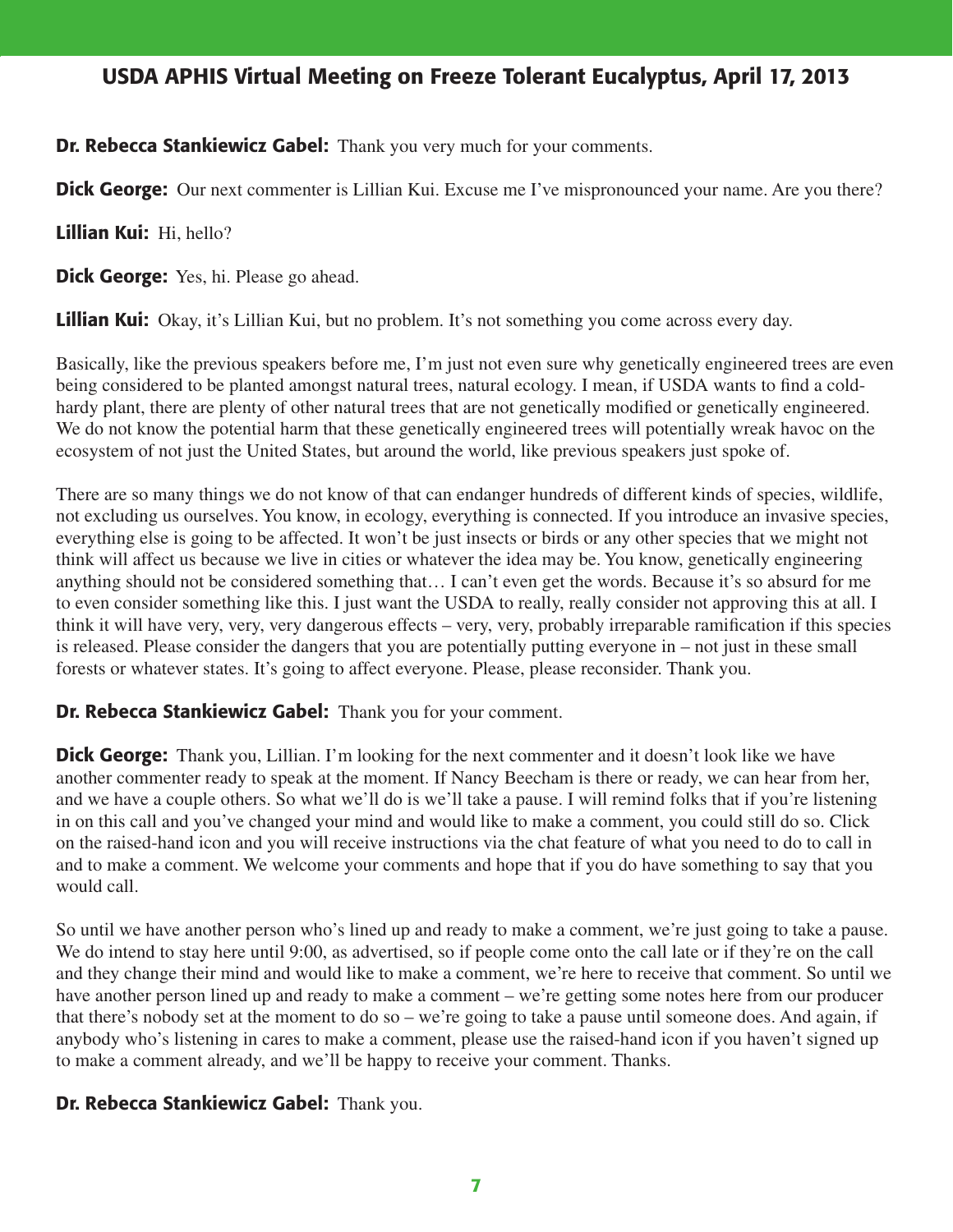### [Pause]

Dr. Rebecca Stankiewicz Gabel: Mr. Bennington, are you on the line?

William Bennington: I believe so.

Dr. Rebecca Stankiewicz Gabel: Okay, we can hear you.

**Dick George:** Please go ahead.

**William Bennington:** Great. Thank you so much for doing a second chance. I didn't want to leave you both hanging there for another hour and fifteen minutes. Thank you.

So I just wanted to make a couple more quick comments. First, I just want to talk about the importance that forests play in mitigating and impacting climate change and particularly, the importance that the role of native biodiverse – by biodiverse, I mean species-diverse and age class numbers for it – so not monoculture plantations, though, they're, in fact, not forest and do not serve the same function that forests do. And I'm sure you're aware, worldwide forests sequester anywhere between eleven and twelve, or more conservative, up to twenty percent of carbon is released in the atmosphere. So they're incredibly important to the global carbon cycle. And rates of deforestation that has been happening worldwide are causing serious problems with the amounts of release of C02. And one driver of this deforestation is, in fact, the increased use of forest monocultures; in particular, species like pine and eucalyptus in South America and increasingly so. If ArborGen's request to deregulate GE eucalyptus is granted, we'll start seeing that happen more in the South. And as several speakers commented on earlier, eucalyptus is incredibly flammable so that risk of forest loss is even greater.

And then, another point I wanted to make is that you both, and the USDA and APHIS, have a real opportunity here to do the right thing and to make a quite historic decision that can impact the future, all future generations on this planet. You can say no to this. The science is out there. The social, the public opposition is out there. You can say no to this and it will be okay, and it will be the right choice. And it's not very frequently that you have such an amazing opportunity to make such an important decision. And as Ms. Peterman pointed out before, this decision is going to have implications far beyond the borders of the seven states in the U.S. South. It's far beyond borders of the United States. This decision is going to have implications worldwide, and so I just hope that in making their decision to hopefully not allow the deregulation of commercial sale of genetically engineered eucalyptus that you'll consider that. And consider that this is a decision that is going to potentially negatively impact generations to come well into the future, and I certainly wouldn't want to have that on the weight of my shoulders. But I would love to be on the right side of history, and I really encourage the USDA and APHIS to stand on the right side of history and stand up to the interest that ArborGen is presenting in trying to release genetically engineered eucalyptus across the U.S. South. Thank you very much.

**Dr. Rebecca Stankiewicz Gabel:** Thank you for your comment. Is there anyone else that wants to make an additional comment? If anyone does, they should raise their hand. Or if any of the people that are on that haven't made a comment wish to make a comment, if you could please raise your hand, we can get you the instruction for how to call in.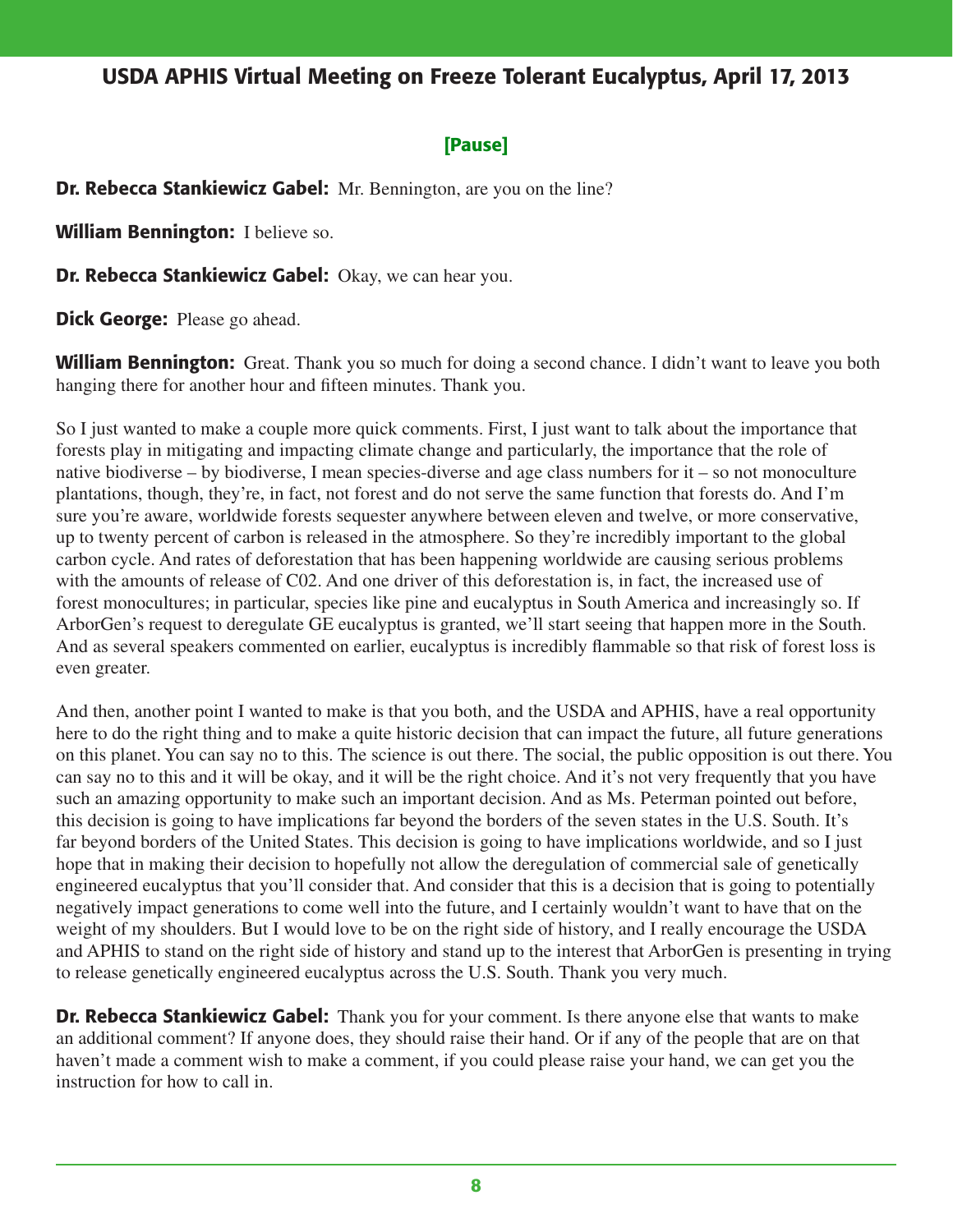**Dick George:** Since there are none in queue at the moment, we'll take another pause. And if there are others who change their mind or people who have spoken already and they'd like to say a little more, we certainly have time for that. So we're going to take a pause and we'll keep an eye… We're getting prompted by the producer when people become available and ready to speak, and so we'll accept those comments when and if they come. In the meantime, we'll take another pause. Thank you very much.

### Dr. Rebecca Stankiewicz Gabel: Thank you.

**Dick George:** Well, we see that we have Orin Langelle, who already spoke and would like to say a little more. So we will get his phone unmuted and as soon as we do, we'll be happy to take more comments.

### Orin Langelle: Hello?

**Dick George:** Yes, hello. Orin, go ahead.

**Orin Langelle:** Okay, thank you. Thank you for letting me finish up. I know I went a little bit longer. I want to echo what the first gentleman was just talking about, to do the right thing. And remind everybody that in a lot of indigenous cultures that people plan seven generations ahead of time. It's not just for the present, it's not just for money. It's about not just our children, our grandchildren, about their grandchildren. It's further down the line.

I was actually starting to talk about the Florida aquifer system. It's one of the most productive aquifers in the world. It underlies an area of about a hundred thousand square miles and it provides water for several large cities including Savannah and Brunswick in Georgia and Jacksonville, Tallahassee, Orlando, and St. Petersburg in Florida. It's a *(inaudible)* system and it underlies the states that I just mentioned. And one of the things about it, it's a very kind of a shallow aquifer so water gets into it very easily compared to the Ogallala Aquifer, which is really a large aquifer, elsewhere. And that means if it rains a lot or whatever, you'll get a lot of water going into the aquifer.

While it may seem good because it is shallow, you don't get the same kind of filtration you do when you have a deeper aquifer. So what's going to happen – and what's already happening – is toxic waste and runoff is already getting into Florida, and it's polluting things down… as things go further south. And there have been major studies done upon this. And I have a really bad feeling that when ArborGen and the other companies start putting more and more chemicals and whatever they're going to put on these things. It's going to get into that system and it's going to hurt people a whole lot more, including the species that need to be alive, the humans that need to be alive.

And I'll leave it like that but again, I'll ask you to do the right thing. I think a lot of us are very sad that we're in this situation of global warming and the way the world is going right now. So let's not make it worse, okay? Thank you very much.

**Dr. Rebecca Stankiewicz Gabel:** Thank you very much for your comment. Is there anyone else that would like to make an additional comment or anyone that is on that would like to make a comment? If you'd like to make a comment, please raise your hand.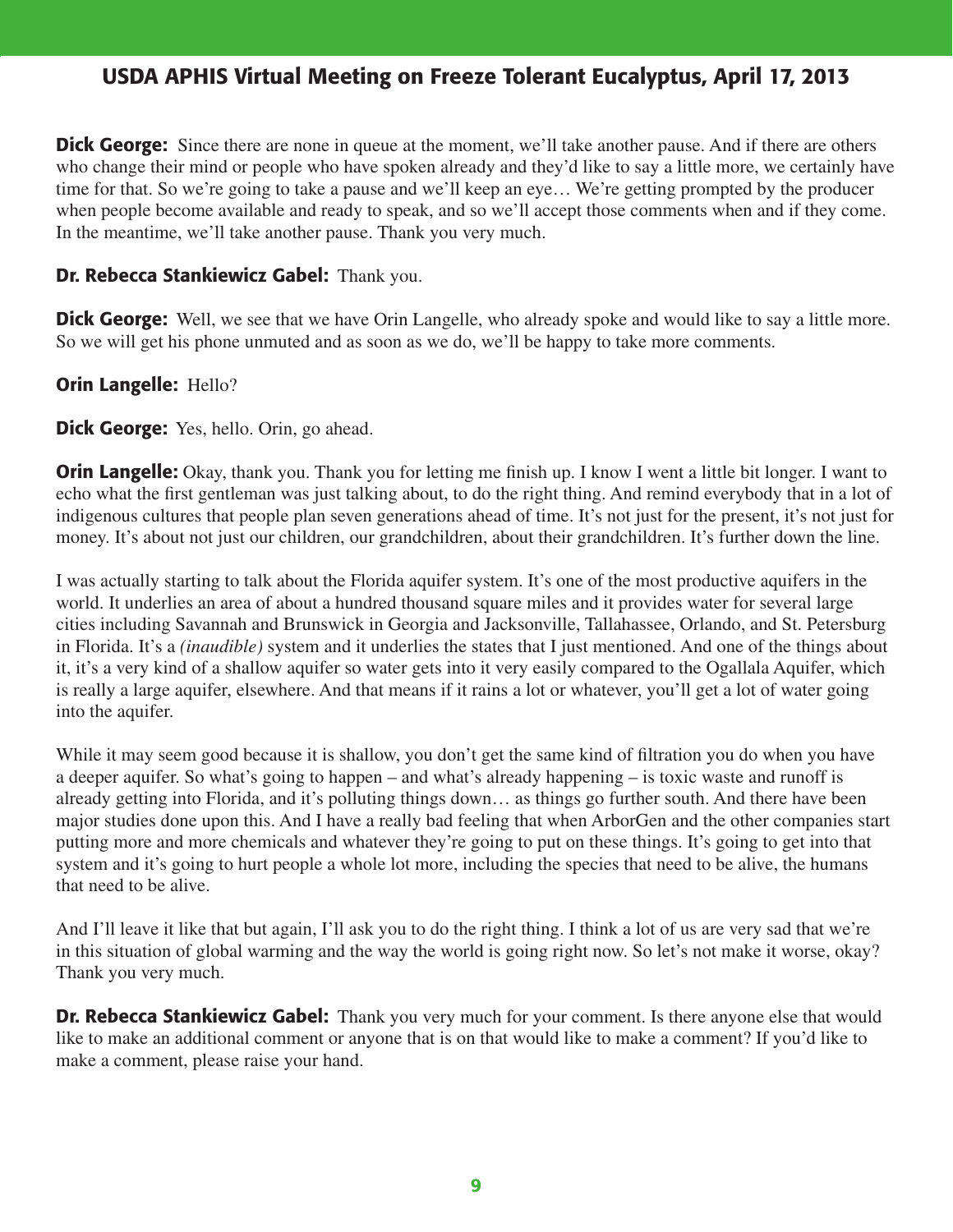**Dick George:** Well, we have no other speakers ready at the moment and so we will encourage those who are listening in who might have a comment, who might want to make a comment, to do so and we'll take another pause. Thanks.

### Dr. Rebecca Stankiewicz Gabel: Thank you.

**Dick George:** Another speaker, apparently Lillian would like to expand her comment, which we're happy to do. So are you there?

Lillian Kui: Yes, hi.

**Dick George:** Hi, please go ahead.

Lillian Kui: Okay, great. Thanks for letting me speak again. Yeah, just to continue onto what I was saying. I think any time you introduce an invasive species into the environment or the ecological system that is not its native ecology, it's never good for the environment that it's being placed in and probably even for the species itself, which is not what its native environment is supposed to be. And I know these are genetically engineered trees so supposedly they're supposed to be freeze-tolerant but it's not natural. It's just not natural. And I want to stress the word "natural."

The earth has been *[inaudible]* for billions of years. It didn't need our intervention to come to where it is today which is full of life, full of diversity, full of biodiversity. It didn't need our intervention. It doesn't need our intervention now. You know, for us to intervene like this, it's just wrong. I don't think it needs any other evidence to support that creating a genetically engineered product, it's just wrong. It is playing God. It is not something that the earth has evolved. It is not something that is naturally evolved into. It did not evolve into a plant that wants to grow in the environment that ArborGen wants to place it in.

You know, it's just too many unnatural things going on. Like Mr. Bennington had said, Monsanto was a potential partner before. I mean, if ArborGen is anywhere close to Monsanto, it's not going to be good. It's not going to be good. From the GMO soybeans and corn, we don't need any more of that stuff. It's just bad for us, bad for the environment, and like my previous speaker said, the effect of this will reverberate to generation to generation to generation. You guys really do have the opportunity right now to do something right, to do something that will stop this. All these big companies out there that are just pushing these agendas for its profits. Whatever ArborGen's agenda is or Green Energy, all that stuff, it's got to stop at some point. And I think enough is enough. You know, for whatever profits, whatever industry; it's got to be enough. It's got to stop, okay? That's just, you know, I don't think it takes a rocket scientist to understand that introducing invasive species into an ecosystem that would not benefit from it. If history has taught us anything, any time an invasive species is introduced into an environment that is not native to it, it wreaks havoc. It just does. From other native species dying off from it or making it ill to toxins, pollutants. I understand that this GE eucalyptus tree is going to be herbicide resistant so that just means more herbicides would be sprayed, more polluting, more toxins.

I mean, really, do we really need to say more? I know there's only been a few speakers here but what we're saying makes a whole lot of sense and GE eucalyptus does not make any sense at all. It is completely, absolutely unnecessary. That's it for now. Maybe I'll come back.